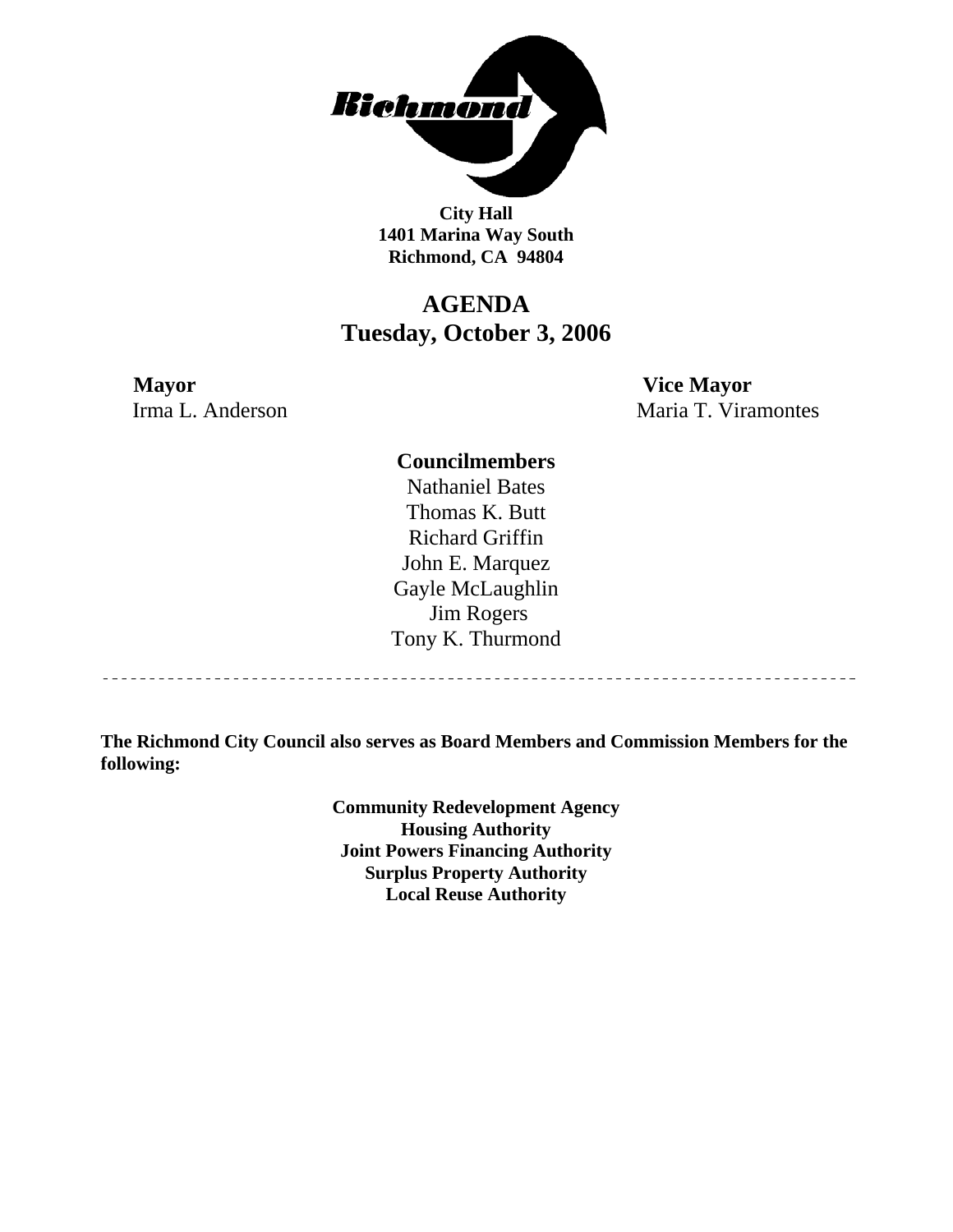# **MEETING PROCEDURES**

The City of Richmond encourages community participation at its City Council meetings and has established procedures that are intended to accommodate public input in a timely and time-sensitive way. As a courtesy to all members of the public who wish to participate in City Council meetings, please observe the following procedures:

**PUBLIC COMMENT ON AGENDA ITEMS:** Anyone who desires to address the City Council on items appearing on the agenda must complete and file a pink speaker's card with the City Clerk **prior** to the City Council's consideration of the item. Once the City Clerk has announced the item and discussion has commenced, no person shall be permitted to speak on the item other than those persons who have submitted their names to the City Clerk. Your name will be called when the item is announced for discussion. **Each speaker will be allowed TWO (2) MINUTES to address the City Council on NON-PUBLIC HEARING items listed on the agenda.** 

**OPEN FORUM FOR PUBLIC COMMENT:** Individuals who would like to address the City Council on matters not listed on the agenda or on **Presentations, Proclamations and Commendations, Report from the City Attorney, or Reports of Officers** may do so under Open Forum. All speakers must complete and file a pink speaker's card with the City Clerk **prior** to the commencement of Open Forum. **The amount of time allotted to individual speakers shall be determined based on the number of persons requesting to speak during this item. The time allocation for each speaker will be as follows: 15 or fewer speakers, a maximum of 2 minutes; 16 to 24 speakers, a maximum of 1 and one-half minutes; and 25 or more speakers, a maximum of 1 minute.** 

# **SPEAKERS ARE REQUESTED TO OCCUPY THE RESERVED SEATS IN THE FRONT ROW BEHIND THE SPEAKER'S PODIUM AS THEIR NAME IS ANNOUNCED BY THE CITY CLERK.**

**CONSENT CALENDAR:** Consent Calendar items are considered routine and will be enacted, approved or adopted by one motion unless a request for removal for discussion or explanation is received from the audience or the City Council. A member of the audience requesting to remove an item from the Consent Calendar must complete and file a speaker's card with the City Clerk **prior to the City Council's consideration of Item C, Agenda Review.** An item removed from the Consent Calendar may be placed anywhere on the agenda following the City Council's agenda review.

*The City Council's adopted Rules of Procedure recognize that debate on policy is healthy; debate on personalities is not. The Chairperson has the right and obligation to cut off discussion that is too personal, too loud, or too crude.* 

**\*\*\*\*\*\*\*\*\*\*\*\*\*\*\*\*\*\*\*\*\*\*\*\*\*\*\*\*\*\*\*\*\*\*\*\*\*\*\*\*\*\*\*\*\*\*\*\*\*\*\*\*\*\*\*\*\*\***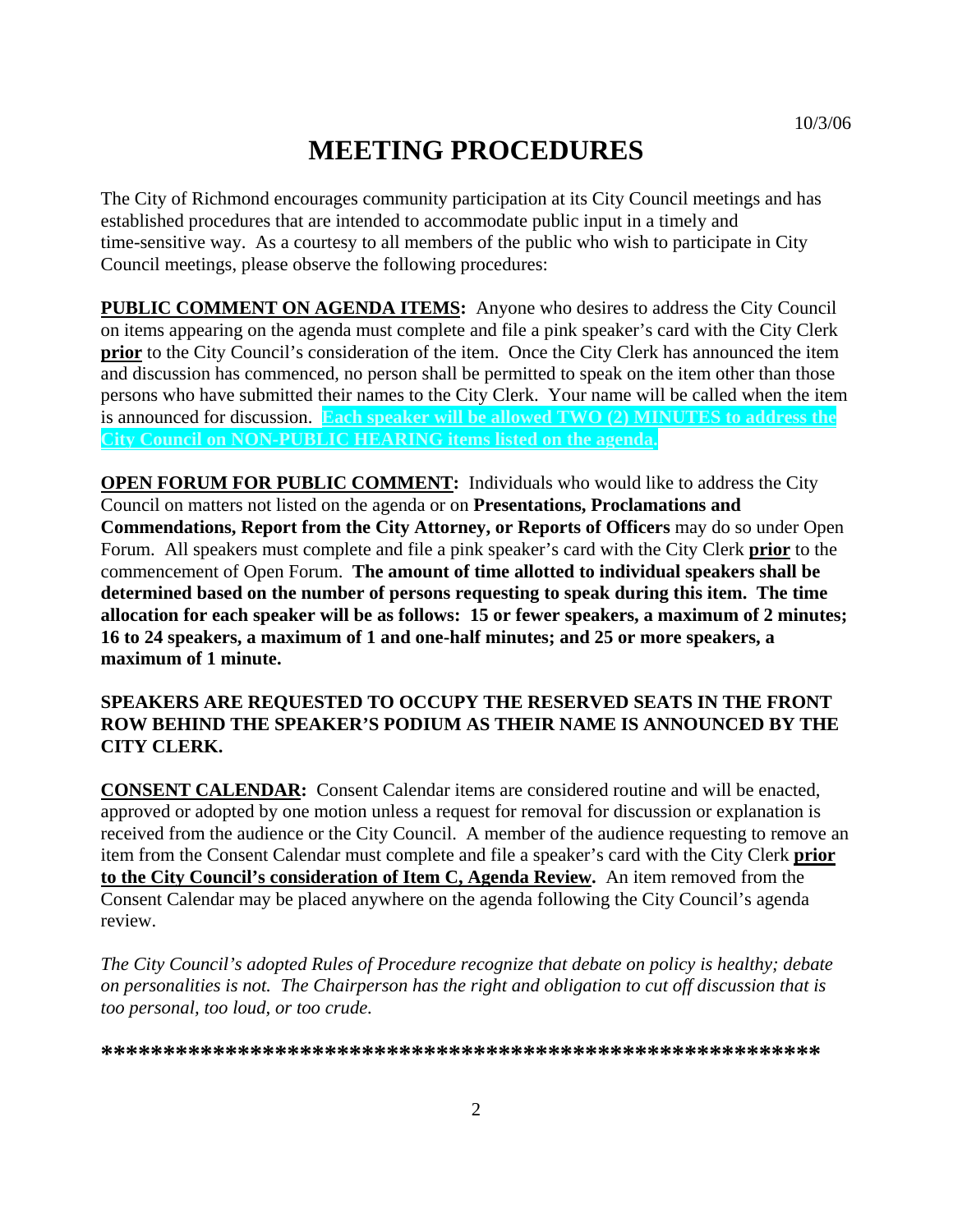# **EVENING OPEN SESSION COUNCIL CHAMBER**

# **STUDY SESSION 5:30 p.m.**

### **The purpose of the Study Session is as follows:**

1. Presentation by the DER Group on the proposed Fuel Cell Project at the Wastewater Treatment Plant – Engineering (Rich Davidson 307-8105).

## **Total Time: 30 minutes**

2. Review Draft Fiscal Year 2006-2011 Five-Year Capital Improvement Plan (CIP) and provide direction to staff – Finance Department (James Goins 620-6740).

**Total Time: 60 minutes** 

**\*\*\*\*\*\*\*\*\*\*\*\*\*\*\*\*\*\*\*\*\*\*\*\*\*\*\*\*\*\*\*\*\*\*\*\*\*\*\*\*\*\*\*\*\*\*\*\*\*\*\*\*\*\*\*\*\*\*\*\*** 

# **CITY COUNCIL 7:00 p.m.**

# **PLEDGE TO THE FLAG**

- **A. ROLL CALL**
- **B. STATEMENT OF CONFLICT OF INTEREST**
- **C. AGENDA REVIEW**

# **D. REPORT FROM THE CITY ATTORNEY OF FINAL DECISIONS MADE AND NON-CONFIDENTIAL DISCUSSIONS HELD DURING EXECUTIVE SESSION**

# **E. OPEN FORUM FOR PUBLIC COMMENT**

# **F. PRESENTATIONS, PROCLAMATIONS, AND COMMENDATIONS**

- **F-1.** Proclamation designating the week of October 8-14<sup>th</sup>, 2006 as Fire Prevention Week – Fire Department (Chief Michael Banks 307-8041).
- **F-2.** Proclamation recognizing October 14, 2006 as "Super Saturday for Children and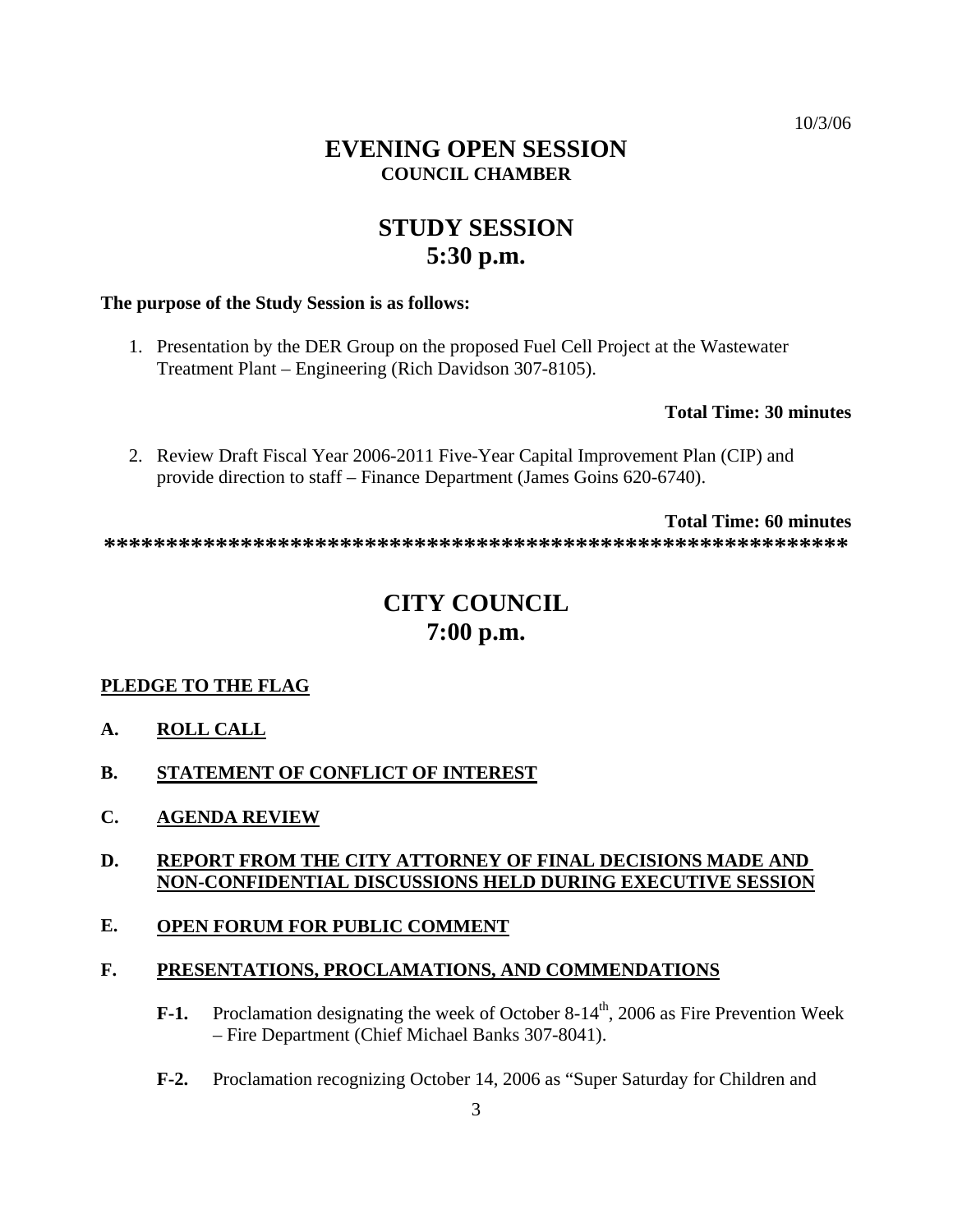Families" – Mayor Anderson (620-6503).

# **G. CONSENT CALENDAR**

- **G-1. ADOPT A RESOLUTION** authorizing the Business License Division to offer an amnesty program waiving penalties for a period of three months for businesses with unpaid business licenses – Finance Department (James Goins 620-6740).
- **G-2. ADOPT A RESOLUTION** authorizing the Finance Department to proceed with the refunding of the Affordable Housing Agency Subordinate Multifamily Housing Revenue Bonds, Series A-S, and appoint an Underwriter and Bond Counsel – Finance Department (James Goins 620-6740).
- **G-3. APPROVE** the Fuel Card Program Master Contract with the State of California Department of General Services to allow for fuel purchase at a budgeted annual cost of \$100,000 – Finance Department (James Goins 620-6740).
- **G-4. ADOPT A RESOLUTION** accepting the improvements to Seacliff Drive constructed by Toll Brothers, associated with Subdivision 7502 Seacliff Estates – Engineering (Rich Davidson 370-8105).
- **G-5. AUTHORIZE** Veolia Water North America to contract with The DER Group to construct the Fuel Cell Project at the Wastewater Treatment Plant for an amount not to exceed \$5,500,000 – Engineering (Rich Davidson 307-8105).
- **G-6. ADOPT A RESOLUTION** accepting a non-exclusive easement from Toll Brothers for storm drain and sanitary sewer purposes in the Seacliff Estates Development – Engineering (Rich Davidson 307-8105).
- **G-7. ADOPT A RESOLUTION** accepting a six foot wide non-exclusive public access easement from Toll Brothers for trail purposes in the Seacliff Estates Development – Engineering (Rich Davidson 307-8105).
- **G-8. ADOPT A RESOLUTION -** for the Office of Violence Prevention to proceed with a Title II Formula grant application to the State of California Department of Corrections and Rehabilitation for \$500,000 to address juvenile crime and delinquency – City Manager's Office (Bill Lindsay 620-6512).
- **G-9. APPROVE** Approve an amendment to the contract between the City of Richmond and Swinerton to include Hall of Justice remediation testing and possibly Police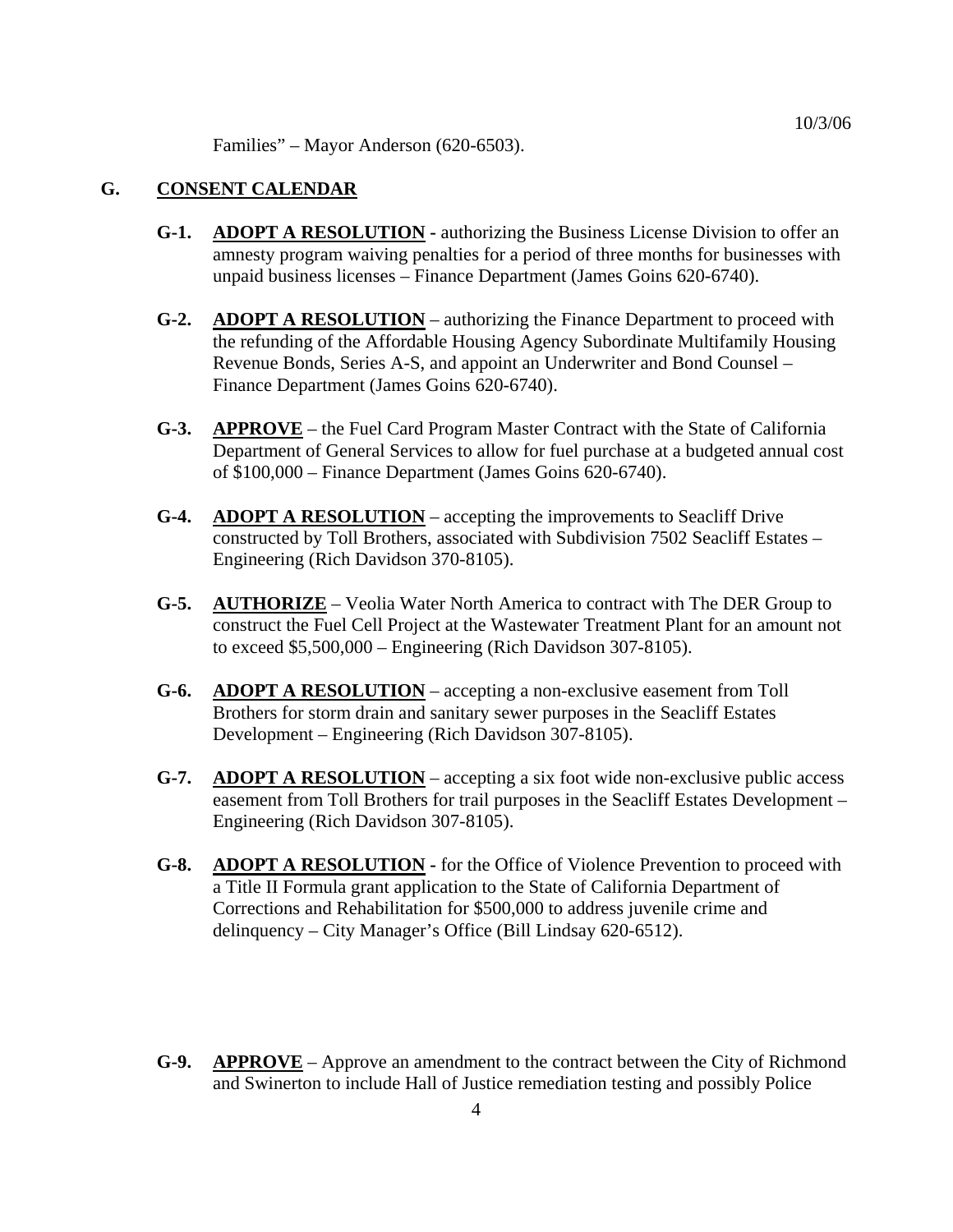Department relocation services, increasing contract amount by \$400,000, from a total contract amount of \$750,000 to a total contract amount not to exceed \$1,150,000 – City Manager's Office (Bill Lindsay 620-6512).

- **G-10. APPROVE** a bonus (not a part of the base wage) in the amount of \$12,000 for the City Manager based on successful job performance – Human Resources (Leslie Knight 620-6600).
- **G-11. ADOPT A RESOLUTION** amending the City of Richmond classification plan to add the classification of **Operations Administrator** – Human Resources (Leslie Knight 620-6600).
- **G-12. INTRODUCE AN ORDINANCE** establishing wages, salary, and compensation for the new classification of **Operations Administrator (Salary: \$4,209 – \$5,304/month)** – Human Resources (Leslie Knight 620-6600).
- **G-13. APPROVE** awarding of a contract to G & G Builders for the renovation of play equipment at Virginia Playlot and Humphrey Playlot in the amount of \$180,144. The renovations will be funded by the 2002 Bond Act Per Capita Program – Parks and Landscaping (Sharon West 231-3004).
- **G-14. APPROVE** awarding of a contract to Ross Recreation for the renovation of play equipment at Stewart Playlot and Kern Playlot in the amount of \$172,614. The renovations will be funded by the 2002 Bond Act Per Capita Program – Parks and Landscaping (Sharon West 231-3004).
- **G-15. APPROVE** awarding of a contract to Community Playgrounds, Inc. for the renovation of play equipment at Atchison Playground in the amount of \$97,280. The renovations will be funded by the 2002 Bond Act Per Capita Program – Parks and Landscaping (Sharon West 231-3004).
- **G-16. ADOPT A RESOLUTION** authorizing the City to budget a supplemental appropriation of \$412,000 for 800 MHZ communication system upgrades using the beginning balance of Fund 60009 (800MHZ) for FY 2006-07, \$952,553.20, as the funding source – Police Department (Chief Chris Magnus 620-6655).
- **G-17. APPROVE** a contract with Freitas Landscape & Maintenance to provide landscape services at Port of Richmond Terminal 3 for a 19-month period (October 1, 2006, to June 30, 2008) in an amount not to exceed \$18,000 – Port (Jim Matzorkis 215-4600).
- **G-18. APPROVE** a purchase of AquaBrowser through The Library Corporation (TLC) in the amount of \$20,508 for the Richmond Public Library – Library and Community